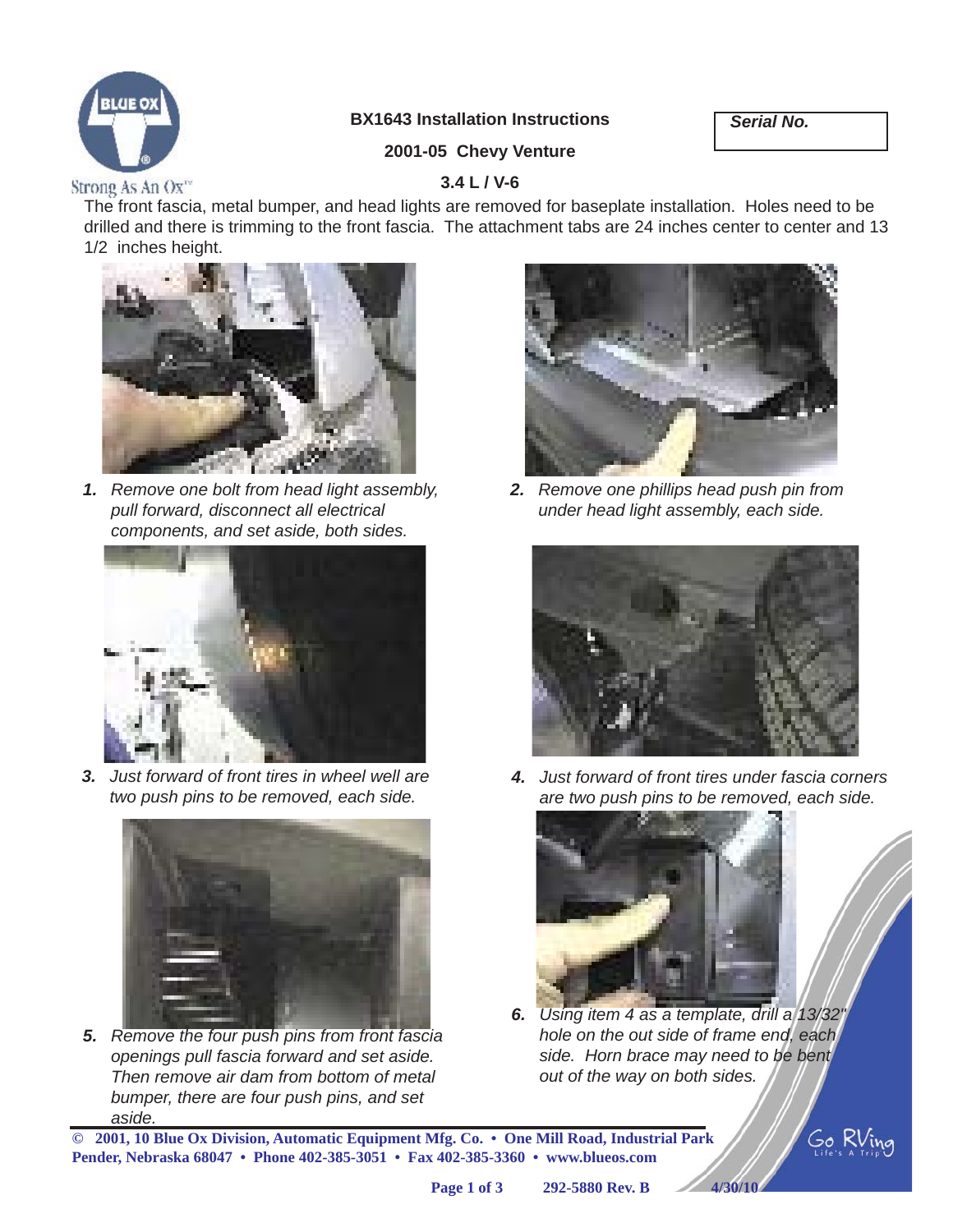



*8. Insert item 2 into side frame openings to drilled and existing holes, through 4 of item 4 each side, and into item 1.*



*10. Use items 5, 6, and 7 to fasten baseplate to frame. Do not tighten. Be sure and use loctite on all bolts before tightening.*



*9. Hold baseplate into place and bend frame webbing out of the way just under metal bumper.*



- *11. Hold item 1 to the bottom of metal bumper and drill four 13/32" holes. Insert item3 into metal bumper ends to drilled holes. Using items 6 and 7 tighten. Then tighten remaining bolts. Be sure and use loctite on all bolts.*
- *12. Some trimming is required to air dam to bottom of metal bumper before replacing. Use 2 self tapping screws to help hold air dam in place, item 8. Be sure all bolts are tightened according to manufacturer specifi cations.*
- *13. Replace Fascia and head light assemblies.*
- *14. The dimensional variations between otherwise identical cars can be considerable. While the location and size of the holes in the baseplate were designed to allow for easy installation. It may be necessary to fi le a hole slightly.*
- *15. Install tow bar and safety cables according to the instructions included in their packages. Do not substitute other devices if the tow bar pin or clip is lost.*
- *16. DEALER OR INSTALLER: BE CERTAIN THE USER RECEIVES THE INSTRUCTION SHEET.*

**© 2001, 10 Blue Ox Division, Automatic Equipment Mfg. Co. • One Mill Road, Industrial Park Pender, Nebraska 68047 • Phone 402-385-3051 • Fax 402-385-3360 • www.blueos.com**